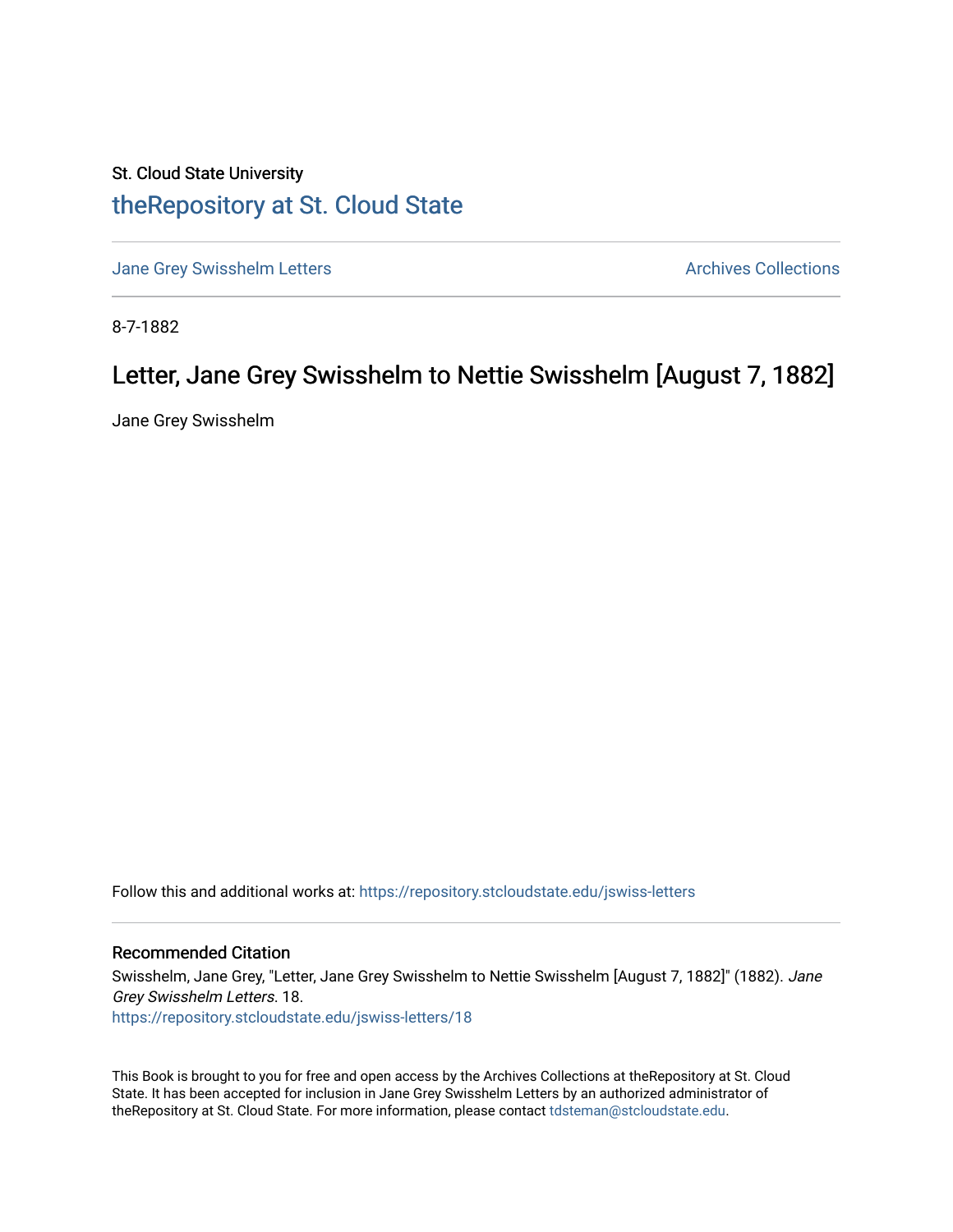Jane Grey Swisshelm to Nettie Swisshelm, August 7, 1882 [Mitchell MSS -- A.L.S.]

Swissvale Aug 7, 82

## Old Darling

Your Postal & letter came together to day & you break my heart talking of your lonesomeness. If by staying with you I could prevent your being lonesome I would, probably, have undone every duty that I might save you from this nightmare, but a bitter experience has taught me that you cannot possibly be more lonesome than with me, & that you cannot, well, have companionship likely to cause you more annoyance. We see & estimate things so differently that it is quite out of the question for me to avoid being a source of apprehension to you all the time we are together. You never know when I am going to hurt someone's feelings or do something to make myself ridiculous. If I should give my whole attention to avoid such results they would be no less likely to occur. I am not fit for society, & no one knows this better than I. I have no desire to occupy a place for which I know myself to be unfit. My work in the world lies in another field, & I cannot & will not neglect it in a vain effort to be a coward to desert my post here. Pittsburg[h] is in debt twice the amount the state Constitution allows. Her water works are a failure I have exposed the fraud until the councils have sent an agent to talk or wheedle me into silence. I see no hope if I fail to arouse the citizens to resist the theives ring which has robbed and is still robbing them. I hope to make arrangements for lecturing